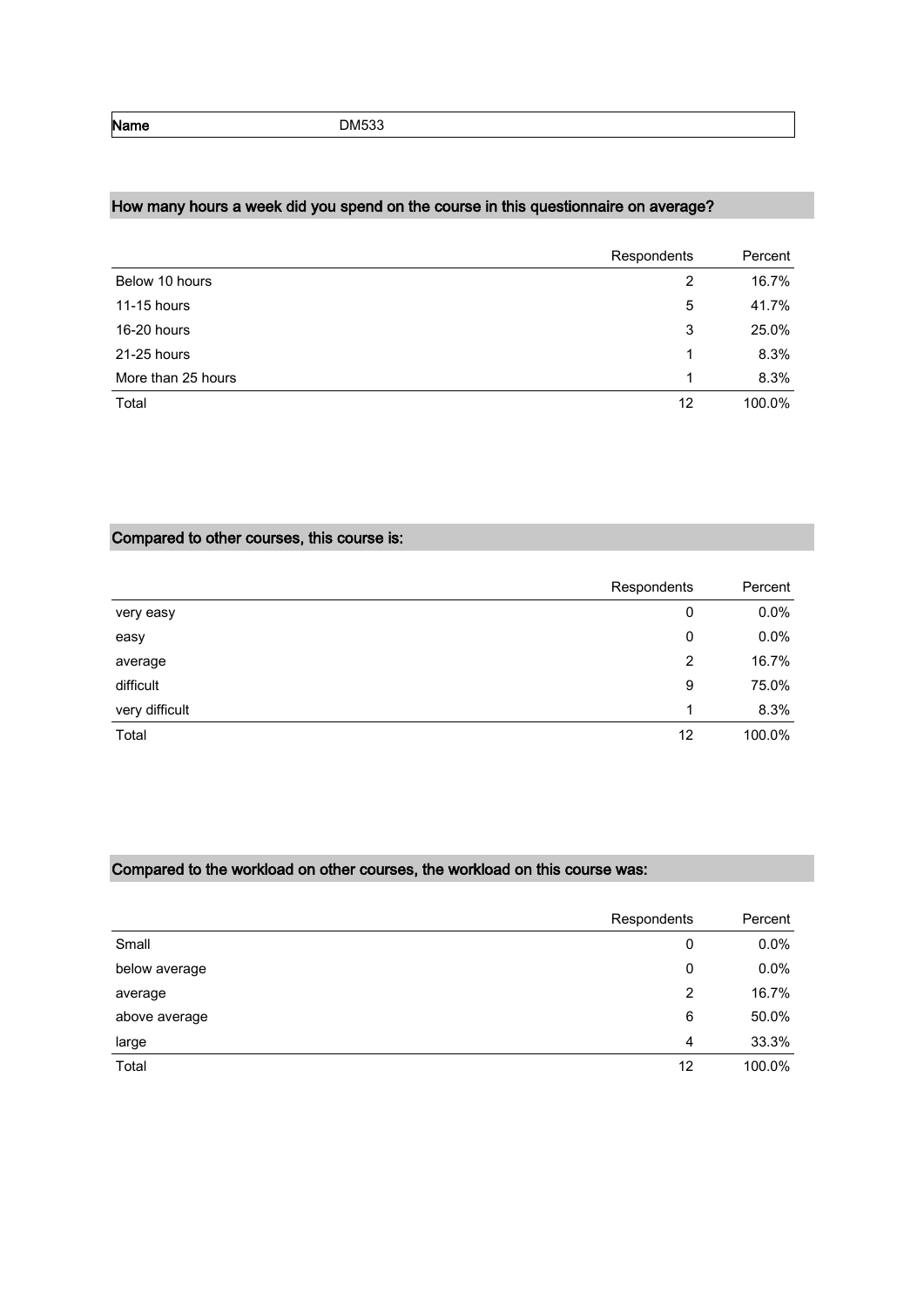If the course has been completed with an exam, then please indicate how much you agree/disagree with the following statement:The description of objective of the course is concordant with the lectures and the actual examination requirements.

|                  | Respondents | Percent |
|------------------|-------------|---------|
| Totally disagree | 0           | $0.0\%$ |
| Partly disagree  | 3           | 25.0%   |
| Neither/nor      | 3           | 25.0%   |
| Partly agree     | 4           | 33.3%   |
| Totally agree    | 2           | 16.7%   |
| Total            | 12          | 100.0%  |

 Generally about the courseTo which extent do you agree with the statements below?(1=totally disagree, 2=partly disagree, 3=neither/nor, 4=partly agree, 5=totally agree) - The coherence between the course and the study is in general good

|                | Respondents | Percent |
|----------------|-------------|---------|
| 1              | 0           | 0.0%    |
| 2              | 3           | 25.0%   |
| 3              | 3           | 25.0%   |
| $\overline{4}$ | 3           | 25.0%   |
| 5              | 3           | 25.0%   |
| Total          | 12          | 100.0%  |

 Generally about the courseTo which extent do you agree with the statements below?(1=totally disagree, 2=partly disagree, 3=neither/nor, 4=partly agree, 5=totally agree) - The planning of the course was satisfactory

|                | Respondents | Percent |
|----------------|-------------|---------|
| 1              |             | 8.3%    |
| 2              | 6           | 50.0%   |
| 3              | 4           | 33.3%   |
| $\overline{4}$ | 1           | 8.3%    |
| 5              | 0           | $0.0\%$ |
| Total          | 12          | 100.0%  |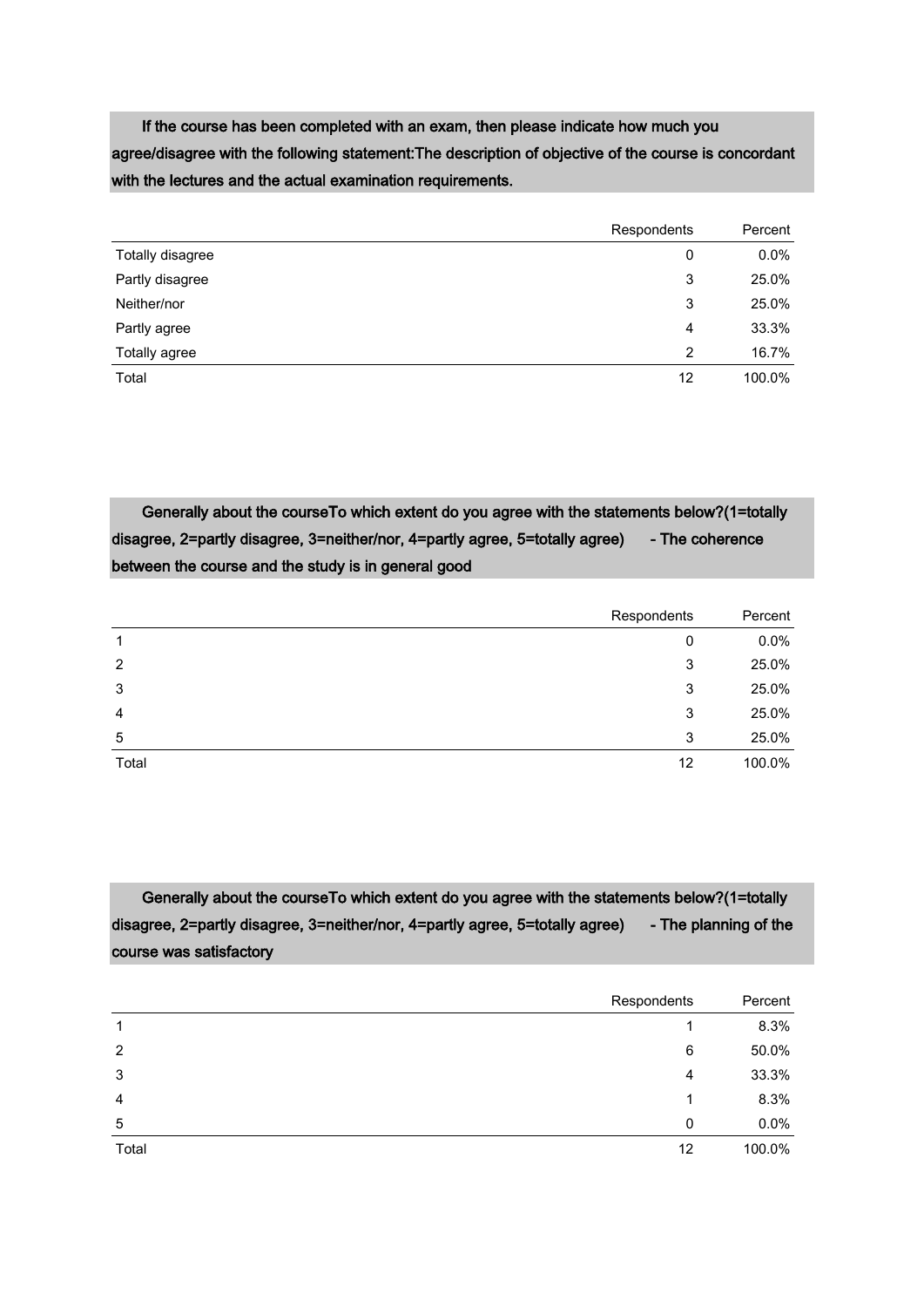Generally about the courseTo which extent do you agree with the statements below?(1=totally disagree, 2=partly disagree, 3=neither/nor, 4=partly agree, 5=totally agree) - The teaching material was useful and relevant

|                | Respondents | Percent |
|----------------|-------------|---------|
| 1              | 0           | 0.0%    |
| 2              | 3           | 25.0%   |
| 3              | 4           | 33.3%   |
| $\overline{4}$ | 3           | 25.0%   |
| 5              | 2           | 16.7%   |
| Total          | 12          | 100.0%  |

 Generally about the courseTo which extent do you agree with the statements below?(1=totally disagree, 2=partly disagree, 3=neither/nor, 4=partly agree, 5=totally agree) - The information about the course beforehand reflected the real situation

|                | Respondents | Percent |
|----------------|-------------|---------|
|                |             | 8.3%    |
| 2              | 3           | 25.0%   |
| 3              | 4           | 33.3%   |
| $\overline{4}$ | 3           | 25.0%   |
| 5              | 1           | 8.3%    |
| Total          | 12          | 100.0%  |

| Did you like the lectures of this course? What would you like to see changed?                               |
|-------------------------------------------------------------------------------------------------------------|
| Slides are good. More examples (The book did not make enough examples).                                     |
| yes, but it was pretty fast paced                                                                           |
| Better focus and clearer path that leads from the start of a topic to its conclusion. Seeing the reason and |
| thought behind a concept is often worth much.                                                               |
| No - the lectures were planned too late in the day. Not enough practical examples. Very few training        |
| exercises in class.                                                                                         |
| The lectures were okay. But placing them at 16-18 was a bad decision. At that time of the day I was very    |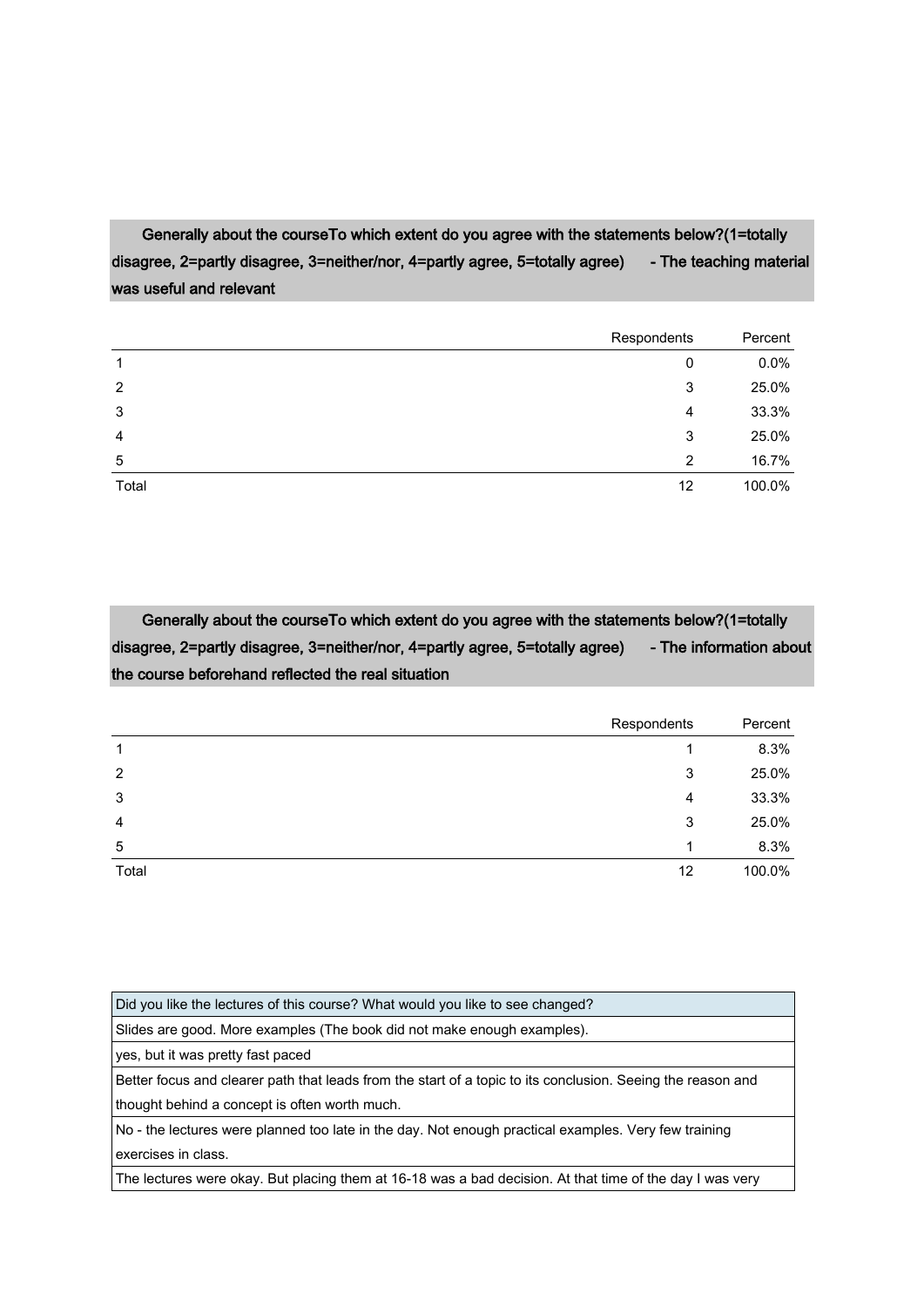tired and drained from energy, so were others. Therefore it was hard to learn much. My schedule allowed the course to have been placed ANY day between 8-12 and I am sure that at least some of the others had a similar schedule to mine.

The book is good

Too much loose theory was covered, without exercises to cover it.

I liked the lectures, but I think sometimes everything was a bit rushed. Also the teacher was not well prepared for some of the topics, converting to cnf form, alpha-beta pruning... It seemed as if the teacher could have spent a bit more time before the lectures.

Yes, althought i missed examinatoryclasses. It seamed as we had to much material to go through. A lot of times we went over time. Since it was the first time the teacher tought the course we had a lot of incidences where the teacher made mistakes and didn't know the answer.

A colleague of yours at IMADA, having to decide which elective course to take the next quarter writes you an email asking your opinion about DM533. Reply addressing his/her question:

The course is really a general introduction to the field AI, you really touch much of the basic theories (Almost too much).

It is a great course with lot of information the technical stuff of AI. However you should be pretty solid in statistical tools, otherwise it can be a pretty large workload.

I personally would not take the AI course but rather the gaming AI course given the choice. It depends on what you realy want to learn about, but be aware that AI contains logic reasoning and statistic/probability theory as major topics. While gaming AI is more about the tricks and hacks that work just good enough. Wouldn't recommend it.

Use the blackboard more instead of slides. Try to speak English with out so many Italian endings, it takes mutch concentration listening to.

The practical part of projects were fun, how ever the exercise is not good, do to the fact that there were no exercise lectures how to answer the theoretical part is unclear. There are cowered many interesting topics however much logic and probability theory is covered so the curriculum of statistic must be know get the full benefits of thise lectures.

Its a good course in the sense that you get to use a lot of what you have learned on the Computer Science study, i.e. complexity, algorithms, tree structures, statistics ... list goes on. It was a new course when I had it, so it was a bit chaotic, but all in all its a good course with a bit too wide scope.

The course is really relevant and interesting, but there was too much material for one course. Also since the course was run for the first time, it was hard to know what was comming in the exam and there was no reason for making it closed book.

Were you well prepared for the written exam?

Average prepared. Since it is the first written exam in this course, we did nok have any old examples of exams. But questions which could come to the exam was given.

yearh, the handed out examples were a nice help.

OKish. I generally dislike the concept of closed book exams and thus was not very motivated to prepare or remember all the equations that I would have needed during the written exam.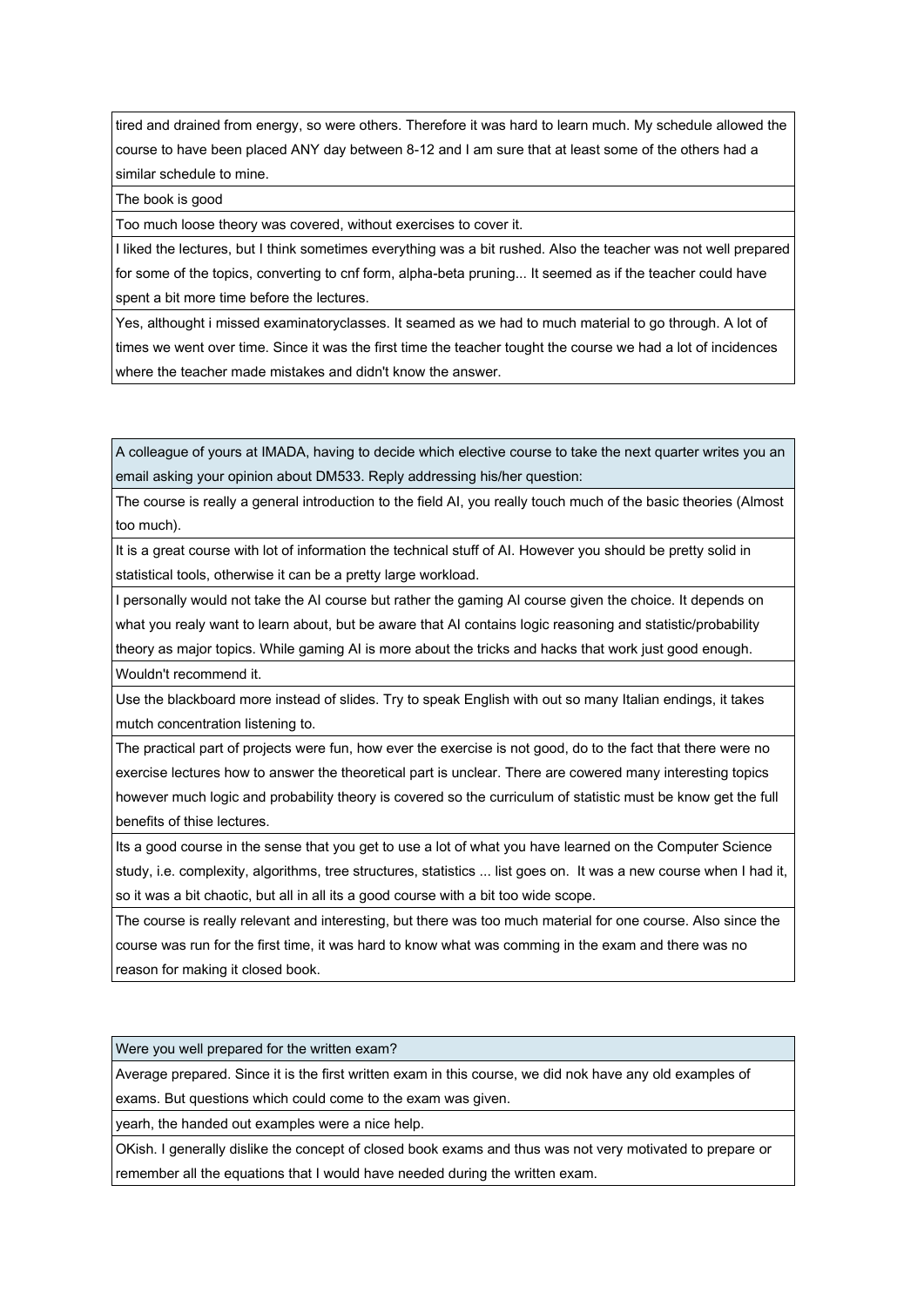No unfortunately not due to own sickness and a death in the family.

No. The major reason for this is that there were no tutorials. In those tutorials we should have done exercises similar to those in the exam. That would helped a lot.

yes

no i did't know what to expect and what of the large curriculum to know, inorder to be well prepared.

No. This is mostly because we had no previous exams to rely on. However, the teacher made a few exercises available to us via the web page, but these seemed to neglect a few topics which were actually present in our exam. Everything should be different when there are previous exams to practise with.

Both yes and no. I was not well prepare for an exam with closed book. For such an exam the curriculum was to big and we didn't have enough experience doing exercises.

Were there topics repeated from other courses? Which topics would you remove?

The topic about search was well known from other courses.

Some statistics but nice to get it refreshed so I would prefer it stayed

Board game AI and A\* where repetitions of the game AI course. Also the searches where mostly known from algorithm courses. The Game Theory might be removed since it is more of a special case of the searches and feels like the odd topic out. Also this would make the distinction between the two AI courses clearer.

A little overlap with logic and statistics, but wouldn't remove anything

Propositional Logic and First-Order Logic. But going through the topics only covering the most important, just for a little reminder, would be good.

yes, probability

The topic about logic and probability learning seems to big to fit in to a introduction course og 5 ects. maybe focus on search trees and statistical learning.

Lots of related topics, complexity, algorithms, data structures, trees, statistics, probability, philosophical

aspects of AI... Maybe some parts about neural networks. In any case, some topics should be

decreased/removed from the course in order to introduce some direction/clarity to DM533. My advice is remove something like neural networks and increase emphasis on remaining topics.

A little about skolemization from Programming languages. I would remove some of the last topics tought.

One topic you found particularly hard and you wished we had worked more on it:

Probabilistic reasoning over time.

Some of the later stuff was pretty hard to grasp

There was an overall sense of rushing during the lectures. Partly because minor pitfalls where dragged out too long.

Bayesian networks

naive baysian

More exercise over all

Bayesian inference, the topic seemed to go deeper than I realized at first. Also bayesian methods were used for more than one topic in this course I think...

Some of the last topics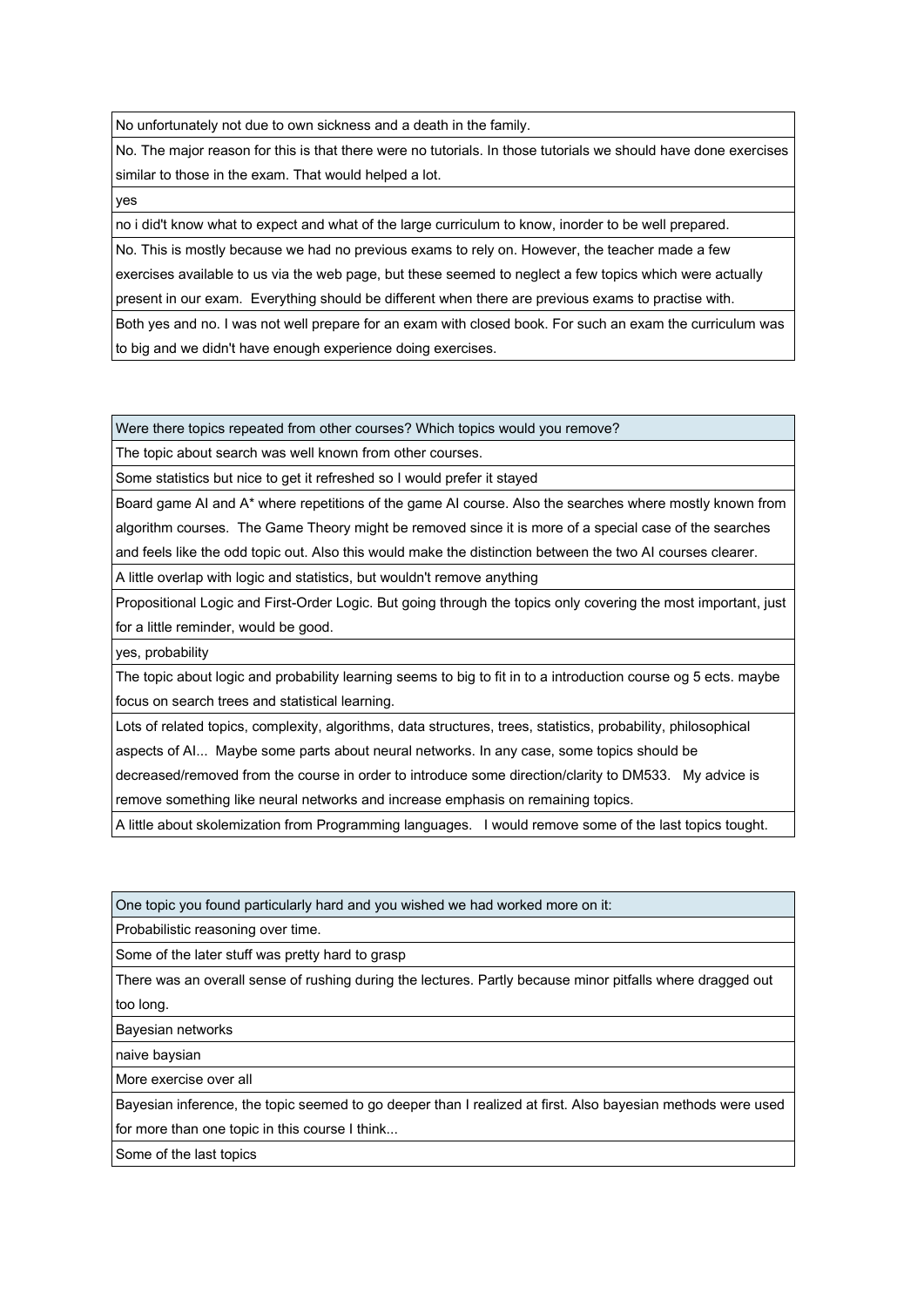If you did not attend all lectures, which was the motivation for your absence?

I had 3 other courses while having this one so I had to skip some lectures to make required assignments in this and the other courses.

I was on a trip during one lecture so I chose that over attending.

Too late in the day - too much snow :-)

bad schedule!

Personal bussiness. Noting related to the course.

General comments:

A good idea for this course would be also to have instructorial classes, such that we are better prepared for what could come in the written exam.

I thought the course handled too many subjects regarding AI, and therefore it was hard to grasp all the concepts.

Pushing marginal questions to the next lecture/the break and cutting slightly down on pensum might make the lectures more relaxed. Or take Topics out of the exam and evaluate them only through Assignments?

Maybe focus on searchtrees and learning, and then reduce the logic and probability reasoning part to a level, where it suport the statistical learning part. More programming in the projects and indicate more excersices for each topic of the course.

A bit much for one quarter, 7 weeks seemed packed with a LOT of chapters from a BIG book. The course needs more direction, it suffers alot from " a little bit of this and a little bit of that ". I know it's an introduction course, but that doesn't mean everything must be touched.

### Overall Status

|                           | Respondents | Percent |
|---------------------------|-------------|---------|
| New                       | 0           | 0.0%    |
| Distributed               | 0           | 0.0%    |
| <b>Partially Complete</b> | 0           | 0.0%    |
| Complete                  | 12          | 100.0%  |
| Rejected                  | 0           | 0.0%    |
| Total                     | 12          | 100.0%  |

### **Survey**

| Respondents | Percent |
|-------------|---------|
|-------------|---------|